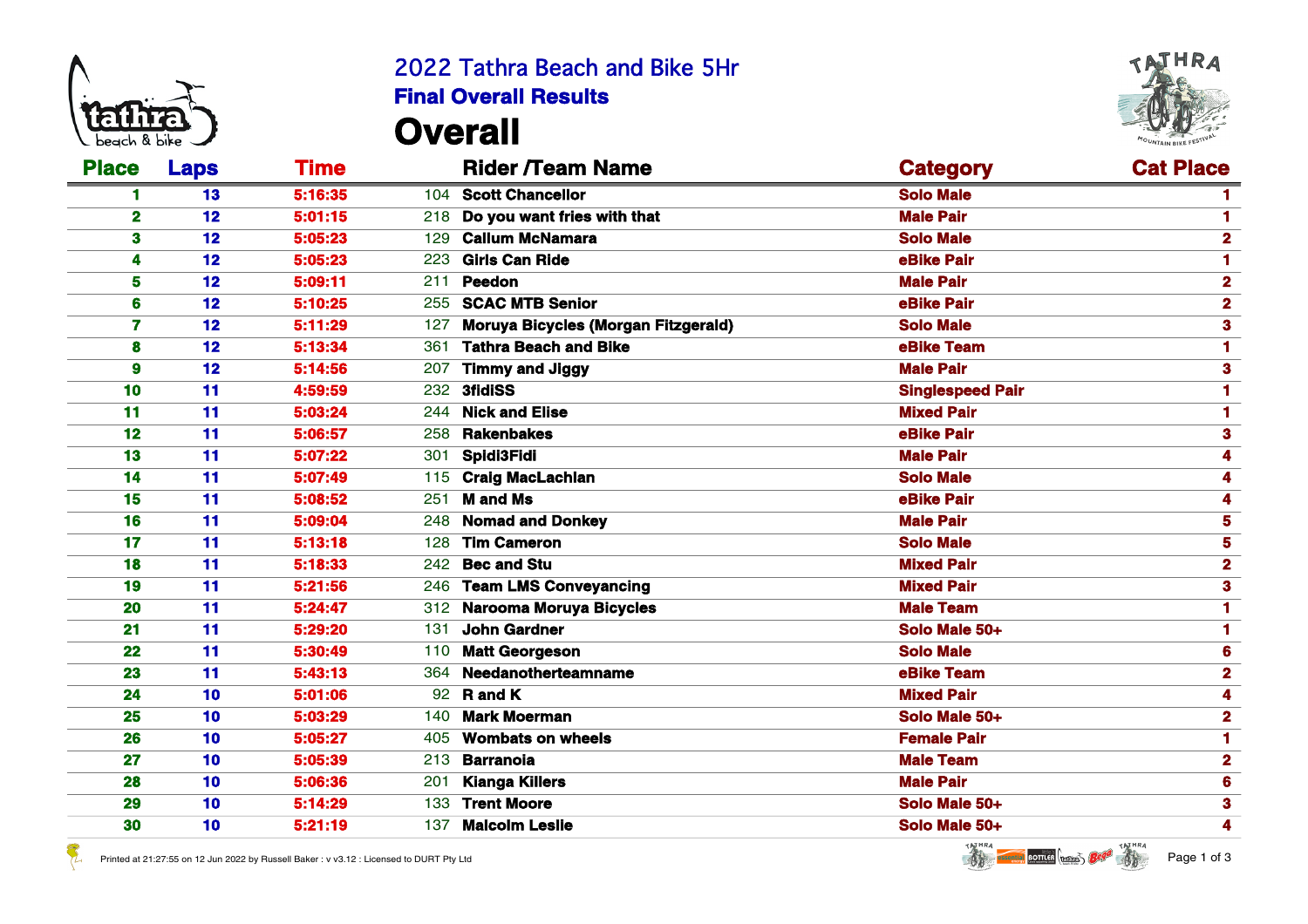

 $\mathcal{E}_{\mu}$ 

## 2022 Tathra Beach and Bike 5Hr **Final Overall Results Overall**



| <b>Place</b> | <b>Laps</b>             | Time    | <b>Rider /Team Name</b>        | <b>Category</b>         | <b>Cat Place</b> |
|--------------|-------------------------|---------|--------------------------------|-------------------------|------------------|
| 31           | 10                      | 5:23:28 | 205 RockyScott                 | <b>Male Pair</b>        | 7                |
| 32           | 9                       | 4:56:41 | 114 Brooke Anderson            | <b>Solo Male</b>        |                  |
| 33           | 9                       | 4:58:21 | 136 Victor Lendzionowski       | Solo Male 50+           |                  |
| 34           | 9                       | 5:10:35 | 209 The fellowship remnants    | <b>Male Pair</b>        |                  |
| 35           | 9                       | 5:15:50 | 111 Adam Bramwell              | <b>Solo Male</b>        |                  |
| 36           | 9                       | 5:24:11 | 305 Brou Boys                  | <b>Male Team</b>        |                  |
| 37           | $\boldsymbol{9}$        | 5:24:24 | 413 McSmiths                   | <b>Mixed Team</b>       |                  |
| 38           | 8                       | 3:54:13 | 217 <b>Mitas</b>               | <b>Male Pair</b>        |                  |
| 39           | 8                       | 4:35:11 | 117 Michael Loughlin           | <b>Solo Male</b>        |                  |
| 40           | 8                       | 4:45:03 | 123 Bev Anderson               | <b>Solo Female</b>      |                  |
| 41           | 8                       | 4:51:11 | 142 Paul Rowan                 | Solo Male 50+           |                  |
| 42           | 8                       | 4:53:02 | 302 Young Fellas               | <b>Mixed Pair</b>       |                  |
| 43           | 8                       | 4:54:19 | 143 Chris Hudson               | Solo Male 50+           |                  |
| 44           | 8                       | 4:58:21 | <b>Coastal Climbers</b><br>254 | eBike Pair              |                  |
| 45           | 8                       | 5:07:27 | 152 Stephen Cornish            | <b>Solo Singlespeed</b> |                  |
| 46           | 8                       | 5:18:19 | 356 The Blackwoodies           | <b>Mixed Team</b>       |                  |
| 47           | 8                       | 5:19:08 | 344 Nar-ly chicks              | <b>Female Team</b>      |                  |
| 48           | 8                       | 5:23:40 | 93 Cosmos Factory              | <b>Male Team</b>        |                  |
| 49           | 7                       | 3:47:30 | 409 David Hislop               | <b>Solo Male</b>        | 10 <sub>1</sub>  |
| 50           | 7                       | 4:25:05 | 113 Michael Skwarko            | <b>Solo Male</b>        | 11 <sub>1</sub>  |
| 51           | 7                       | 4:58:07 | <b>Carly Bexterman</b><br>121  | <b>Solo Female</b>      | $\mathbf{2}$     |
| 52           | $\overline{\mathbf{z}}$ | 5:12:16 | 145 Wayne Mcauliffe            | Solo Male 50+           | 8                |
| 53           | 7                       | 5:15:17 | 112 Darcy Mcauliffe            | <b>Solo Male</b>        | 12 <sub>1</sub>  |
| 54           | 7                       | 5:38:27 | 403 Crank Masters              | <b>Mixed Team</b>       | 3                |
| 55           | 6                       | 3:14:25 | <b>Mums n dads</b><br>407      | <b>Male Team</b>        | 5                |
| 56           | 6                       | 3:15:24 | 151 Tony Hill                  | <b>Solo Singlespeed</b> | $\mathbf{2}$     |
| 57           | 6                       | 4:21:55 | 119 Chris Pittolo              | <b>Solo Male</b>        | 13 <sub>1</sub>  |
| 58           | 6                       | 4:35:13 | 144 Jonas Kuginis              | Solo Male 50+           |                  |
| 59           | 6                       | 4:35:45 | 352 ATG                        | <b>Mixed Team</b>       |                  |
| 60           | 6                       | 5:08:36 | 116 Dale Naughton              | <b>Solo Male</b>        | 14               |